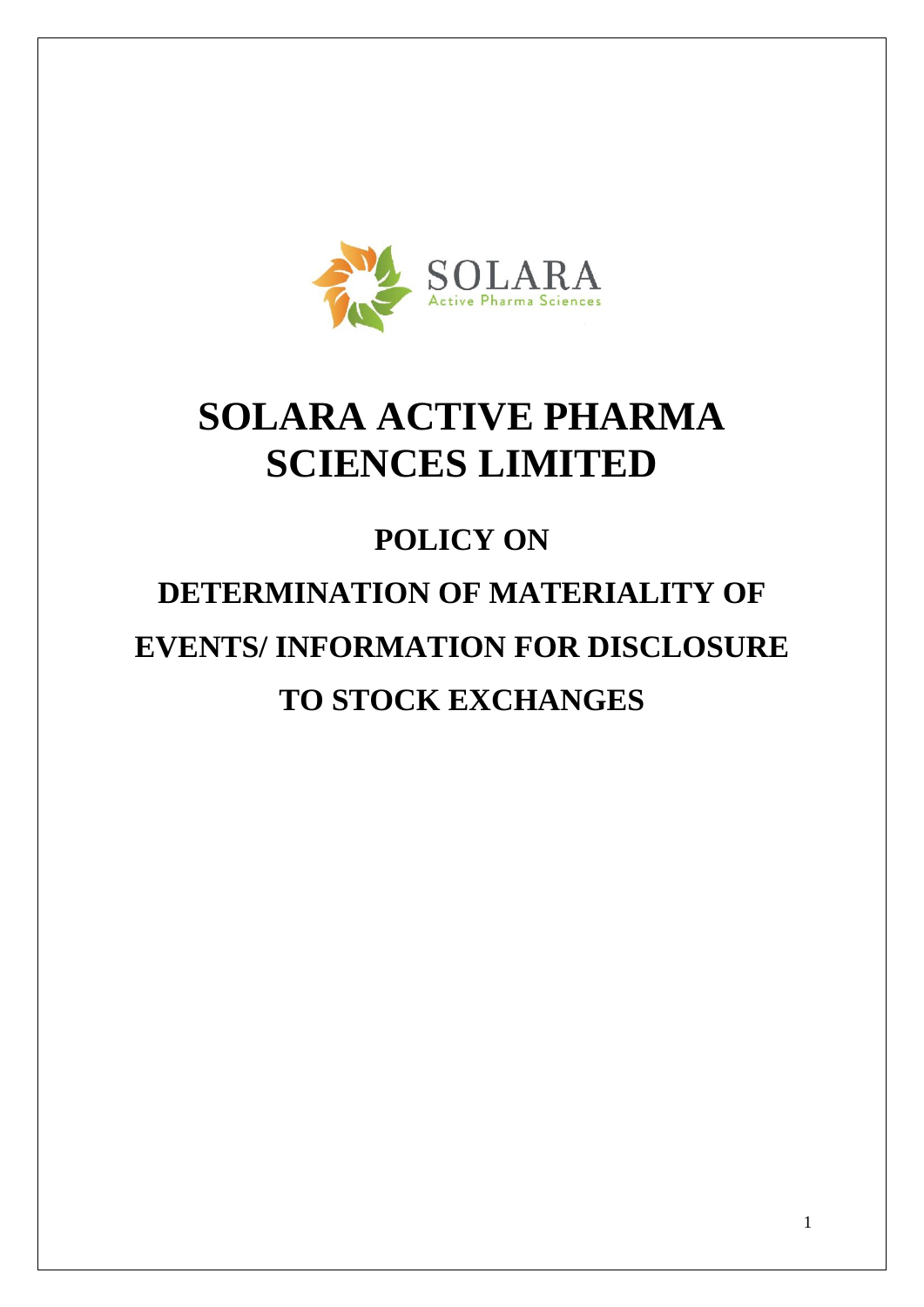#### **POLICY ON DETERMINATION OF MATERIALITY OF EVENTS/ INFORMATION FOR DISCLOSURE TO STOCK EXCHANGES**

(With effect from April 1, 2018)

#### **1 PREFACE**

- 1.1. The Board of Directors (the "Board") of **Solara Active Pharma Sciences Limited** (formerly known as SSL Pharma Sciences Limited) (the "Company") has adopted the following policy (the "Policy") and procedures with regard to determination of Materiality of events or information which are required to be disclosed to the Stock Exchanges in terms of Regulation 30 of Securities and Exchange Board of India (Listing Obligations and Disclosure Requirements) Regulations, 2015 ("LODR"/ "SEBI LODR, 2015"/ "Listing Regulations")This Policy has been formulated in accordance with Clause (ii) of sub-regulation (4) of Regulation 30 of the Listing Regulations.
- 1.2. This Policy will be applicable to the Company with effect from the date of Listing of the Company's equity shares in National Stock Exchange Limited and Bombay Stock Exchange Limited and is in accordance with the terms of the Listing Regulations and the SEBI Circular CIR/CFD/CMD/4/2015 dated September 9, 2015 ("SEBI Circular").

#### **2 SCOPE AND APPLICABILITY OF THE POLICY**

This Policy is applicable to all disclosures and communications by the Company that must be made with regard to material events or information as stipulated under the Listing Regulations and this Policy.

#### **3 POLICY OBJECTIVE**

The objectives of this Policy are as follows:

- a) To ensure compliance with the disclosure obligations as stipulated in the Listing Regulations;
- b) To ensure the timely and transparent disclosure by the Company;
- c) To ensure that corporate documents and public statements are accurate and contain no misrepresentation;
- d) To communicate the principles of materiality based on which the Company shall make disclosures of events or information;
- e) To provide a framework that fosters confidence in quality and integrity of information released by the Company;
- f) To ensure uniformity in the Company's approach to disclosures, raise awareness and reduce the risk of selective disclosures.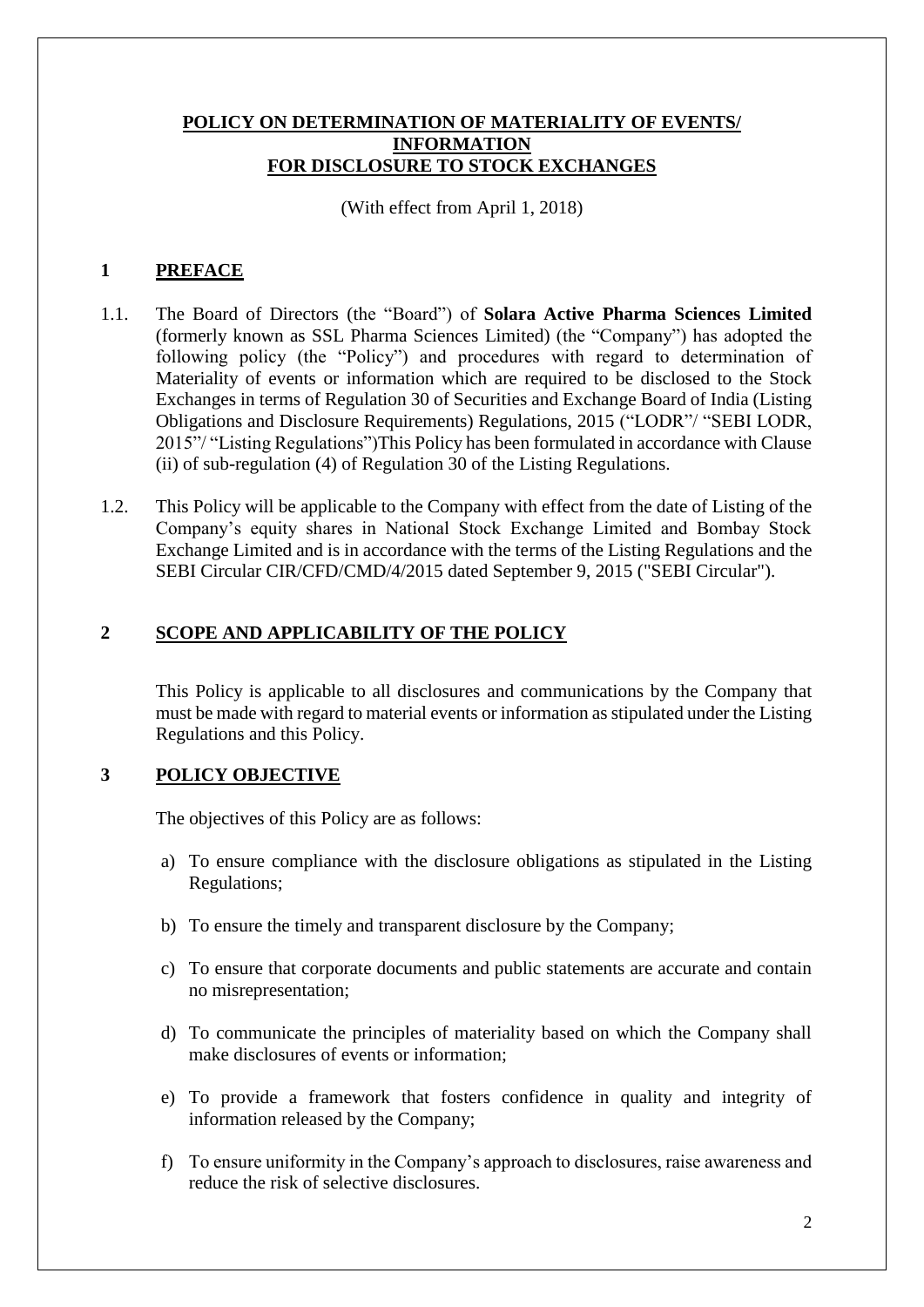#### **4 DEFINITIONS**

- 4.1. **Board of Directors or Board** means the Board of Directors of Solara Active Pharma Sciences Limited, as constituted from time to time.
- 4.2. **Company** means Solara Active Pharma Sciences Limited (formerly known as SSL Pharma Sciences Limited).
- 4.3. **Independent Director** means a Director of the Company, not being a whole time Director who is neither a promoter nor belongs to the promoter group of the Company and who satisfies other criteria for independence as laid down under Schedule IV of the Companies Act, 2013 and the SEBI's LODR, 2015 entered into with the stock exchanges.
- 4.4. **Policy** means this Policy on Determination of Materiality of Events/Information for Disclosure to Stock Exchanges.
- 4.5. **Deemed Material Events** are the events/information specified in Para A of Part A of Schedule III, as set out in Exhibit I to this Policy to be disclosed in the manner provided therein.
- 4.6. **Guideline Based Material Events** are the events/information listed in Para B of Part A of Schedule III to the Listing Regulations, as set out in Exhibit II to this Policy to be disclosed in the manner provided therein.
- 4.7. **Material Information** means information related to the Company's business, operations, or performance which has significant effect on securities investment decisions.
- 4.8. **Listing Regulations** means the Securities and Exchange Board of India (Listing Obligations and Disclosure Requirements) Regulations, 2015.
- 4.9. **Key Managerial Personnel** (KMP) of the Company includes Executive Chairman, Managing Director, Chief Financial Officer and the Company Secretary, who may be authorized individually or collectively to disclose events to Stock Exchange(s).
- 4.10. All the Words and expressions used in this Policy, unless defined hereinafter, shall have meaning respectively assigned to them under the SEBI's LODR, 2015 and in the absence of its definition or explanation therein, as per the Companies Act, 2013 and the Rules, Notifications and Circulars made/issued thereunder, as amended from time to time.

#### **5 TYPES OF MATERIAL INFORMATION**

- 5.1. The Material Information covered under this Policy shall be determined and disclosed by the Company in the manner set forth in this Policy.
- 5.2. Disclosure of Guideline Based Material Events shall be made if considered material based on the application of the guidelines for materiality as specified under Clause 6 below.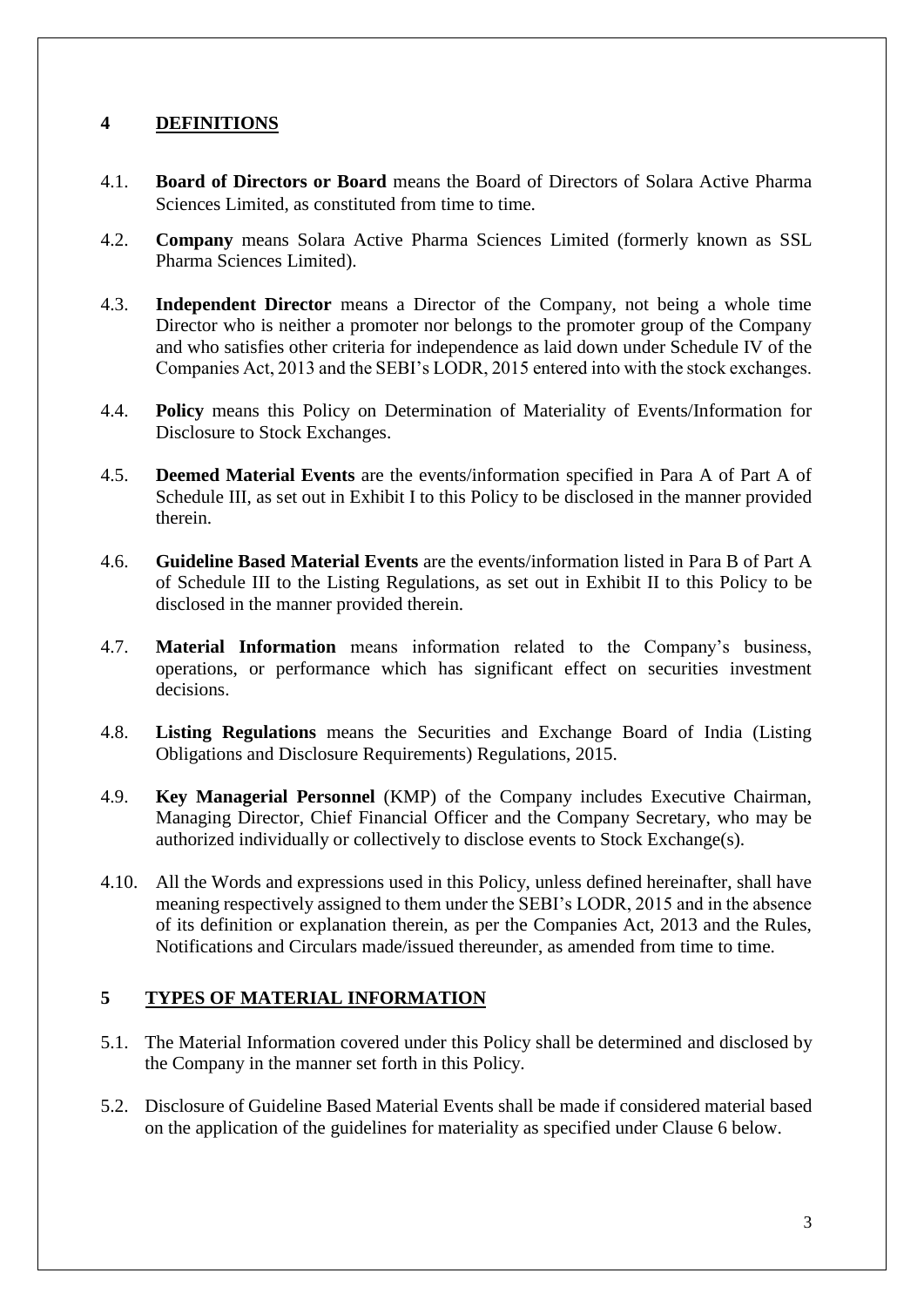- 5.3. Deemed Material Events shall be disclosed by the Company mandatorily without the application of any test of materiality.
- 5.4. Other Material Information which constitutes major development that is likely to affect the business of the Company (such as emergence of new technologies, expiry of patents, change in accounting policy having significant impact on accounts, etc.) shall be disclosed along with brief details thereof and any other information known exclusively to the Company which may be necessary to enable holders of securities of the Company to appraise its position and to avoid establishment of false market in such securities.
- 5.5. Any other Material Information that does not fall under the categories mentioned in Clauses 5.2, 5.3 and 5.4 shall be disclosed as specified by the Board of Directors of the Company from time to time in keeping with the guidelines stipulated in Clause 6.

#### **6 CRITERIA FOR DETERMINATION OF MATERIALITY OF EVENTS/ INFORMATION**

- 6.1. Materiality shall be determined on a case to case basis depending on the facts and circumstances pertaining to the relevant Material Information.
- 6.2. The following qualitative criteria ("Qualitative Criteria") shall be applied for the determination of materiality of events or information:
	- a) The omission of an event or information which is likely to:
		- i. Result in discontinuity or alteration of an event or information already available publicly; or
		- ii. Result in significant market reaction if the said omission came to light at a later date.
	- b) In situations where the criteria specified in sub-clauses (a) (i) and (a) (ii) are not applicable, an event/information may be treated as being material if the event / information is considered material in the opinion of the Board of Directors of the Company.
- 6.3. The materiality threshold of Rs. ……………. For the financial year 2018-19 and 20% of the consolidated revenues of the last audited financial results, shall be applied for the determination of materiality of events or information:
- 6.4. The Quantitative Criteria shall be read in conjunction with the Qualitative Criteria for determining materiality and arriving at a final decision on the Material Information to be reported.
- 6.5. The following criteria shall be considered in addition to the criteria for determination of the materiality thresholds as stipulated in Clauses 6.1 to 6.4: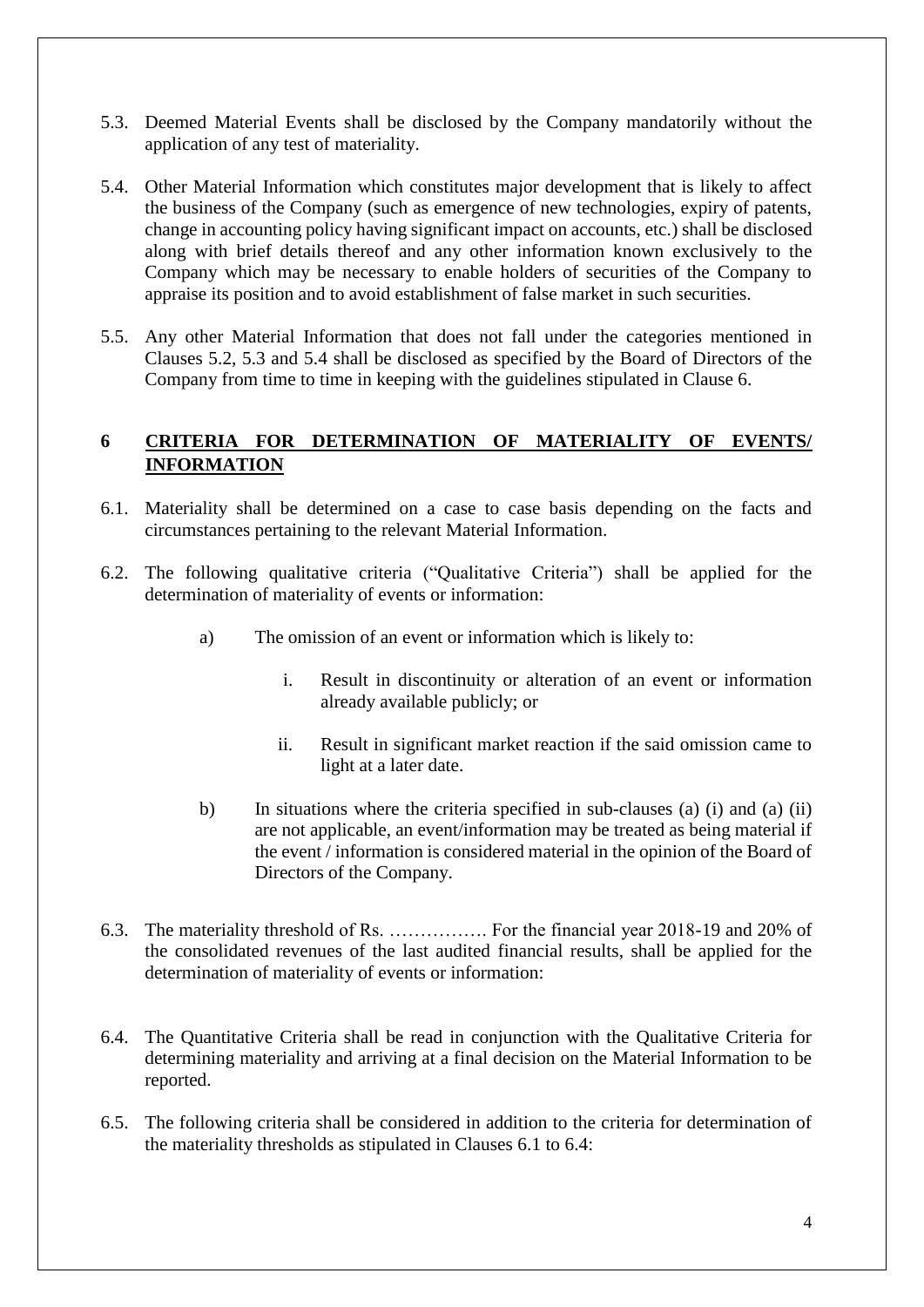- a) Assessment of materiality at the level of each individual disclosure requirement and, where relevant, on an aggregate basis;
- b) Additional considerations to be taken into account by the Company when considered plausible and objectively reasonable.

#### **7 AUTHORITY FOR DETERMINATION OF MATERIALITY OF EVENTS/ INFORMATION**

- 7.1. The KMP are severally authorized by the Board of Directors of the Company to determine the materiality of an event or information and to make appropriate disclosures to Stock Exchange(s) under the Listing Regulations on a timely basis, subject to such information being placed prior to or at the immediate Board Meeting held after the said information being made public.
- 7.2. The KMP are empowered to seek appropriate counsel or guidance, as and when necessary, from other internal or external stakeholders as they may deem fit.
- 7.3. The members of the KMP are jointly and/ or severally authorized to suo moto accept/ deny any report, event or information, which has been made public by the media in an unauthorized manner, or by any other means including but not limited to electronic means. The KMP are further authorized to respond to the rumours amongst the general public, which has no basis or documentation, in a way which best protects the interests of the Company. Such action taken by the KMP shall, however, be brought to the attention of the Board of Directors at its immediately subsequent meeting.
- 7.4. The KMP shall have the following powers and responsibilities for determining the material events or information:
	- a) To review and assess an event or information that may qualify as 'material' and may require disclosure, on the basis of facts and circumstances prevailing at a given point in time;
	- b) To determine the appropriate time at which the disclosures are to be made to the stock exchanges based on an assessment of actual time of occurrence of an event or information;
	- c) To disclose developments that are material in nature on a regular basis, till such time the event or information is resolved/closed, with relevant explanations;
	- d) To consider such other events or information that may require disclosure to be made to the stock exchanges which are not explicitly defined in the Listing Regulations and determine the materiality, appropriate time and contents of disclosure for such matters;
	- e) To disclose all Material Information with respect to Subsidiaries.

#### **8 PROMPT DISCLOSURE OF MATERIAL EVENTS OR INFORMATION**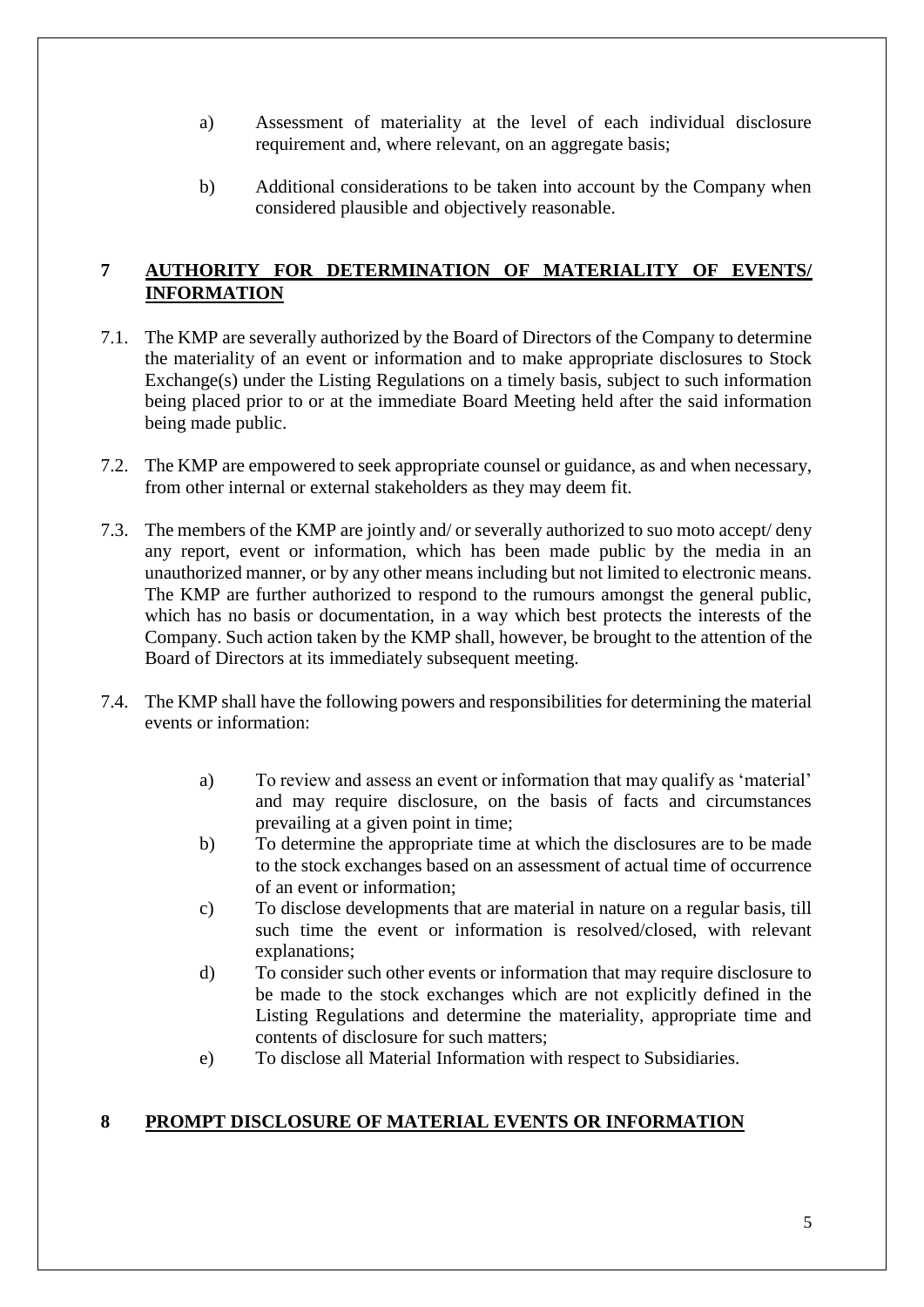The Company shall furnish material events or information to all stakeholders on a continuous and immediate basis. The Company Secretary shall coordinate the dissemination of information to all stakeholders.

#### **9 COMPLIANCE OFFICER**

The Compliance Officer for the purpose of complying with the provisions of the Listing Regulations shall be the Company Secretary of the Company.

### **10 WEBSITE UPDATION/ UPDATES TO STOCK EXCHANGE(S):**

- 10.1 The Company shall disclose on its website all such events or information which has been disclosed to Stock Exchange(s) under the Listing Regulations and such disclosures shall be hosted on the website of the Company for a minimum period of 5 (five) years and thereafter archived as per the Policy for Preservation of Documents (including Archival Policy) of the Company.
- 10.2 The Compliance Officer of the Company, with respect to the disclosure of any material event/ information already made to the Stock Exchange(s), shall make disclosures updating material developments on a regular basis till such time the event is resolved/ closed, with relevant explanations to the Board of Directors and to the Stock Exchange(s). Such updates shall also be hosted on the website of the Company.
- 10.3 The Compliance Officer shall provide specific and adequate reply to all the queries raised by the Stock Exchange(s) with respect to any event or information.

#### **11 POLICY REVIEW**

This policy shall be subject to review by the KMP as may be deemed necessary and to comply with any regulatory amendments or statutory modifications and subject to the necessary approvals of the Board of Directors in cases of material changes to the Policy.

#### **12 CONTACT DETAILS**

The contact details of the persons authorised to determine materiality of events under this Policy are –

Mr. Bharath R Sesha Managing Director and CEO Contact Number: +91 80 46632100 Email id: bharath@solara.co.in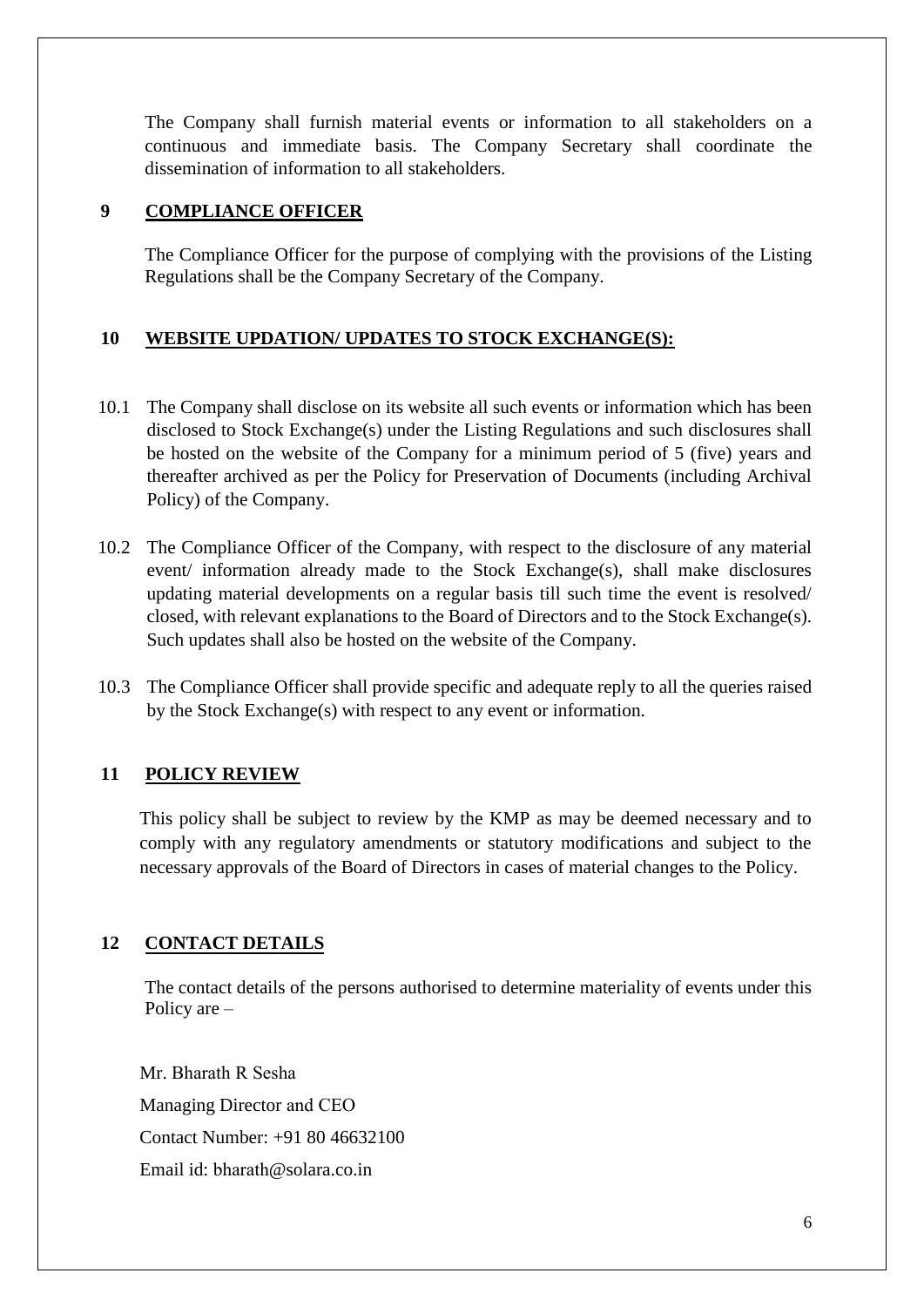Mr. Subhash Anand Executive Director & CFO Contact Number: +91 80 46632100 Email id: subhash.anand@solara.co.in

Mr. S. Murali Krishna Company Secretary Contact Number: +91 44 43446700 Email id: muralikrishna@solara.co.in

\*\*\*\*\*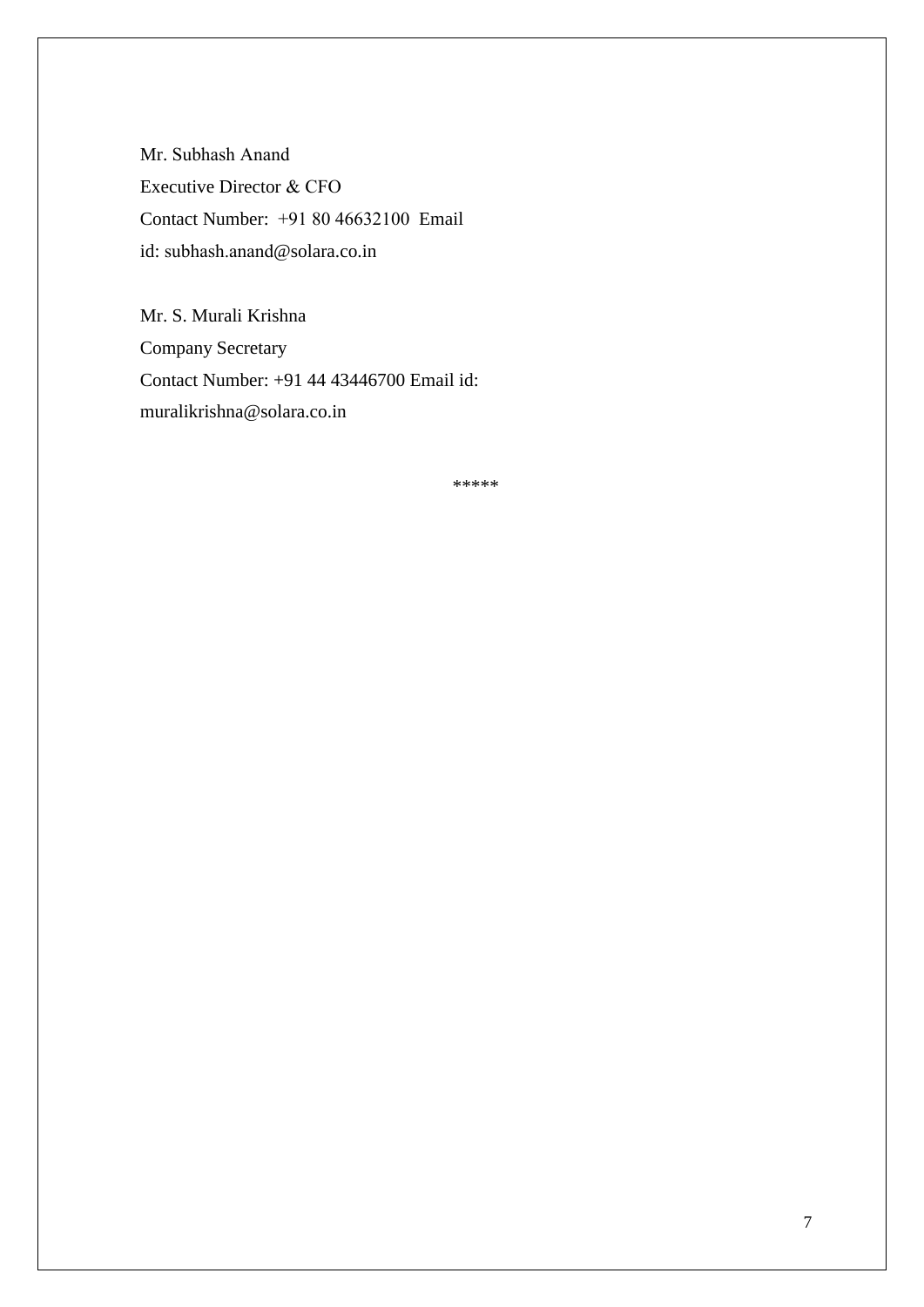### **EXHIBIT – I**

#### **MATERIAL INFORMATION LISTED IN PARA A OF PART A OF SCHEDULE III OF THE LISTING REGULATIONS**

Deemed Material Events which shall be disclosed in accordance with the SEBI Circular without any application of the guidelines for materiality as specified in Clause 6 of the Policy:

1. Acquisition(s) (including agreement to acquire), Scheme of Arrangement (amalgamation / merger / demerger / restructuring), or sale or disposal of any unit(s), division(s) or subsidiary of the Company or any other restructuring.

Explanation: For the purpose of this sub-para, the word 'acquisition' shall mean-

- a) acquiring control, whether directly or indirectly; or,
- b) acquiring or agreeing to acquire shares or voting rights in a company, whether directly or indirectly, such that –
	- i. the Company holds shares or voting rights aggregating to five per cent or more of the shares or voting rights in the said company, or;
	- ii. there has been a change in holding from the last disclosure made under sub- clause (i) of clause (b) of the Explanation to this subpara and such change exceeds two per cent of the total shareholding or voting rights in the said company.
- 2. Issuance or forfeiture of securities, split or consolidation of shares, buyback of securities, any restriction on transferability of securities or alteration in terms or structure of existing securities including forfeiture, reissue of forfeited securities, alteration of calls, redemption of securities etc.
- 3. Revision in Rating(s)
- 4. Outcome of Meetings of the board of directors: The Company shall disclose to the Exchange(s), within 30 minutes of the closure of the meeting held to consider the following:
	- a) dividends and/or cash bonuses recommended or declared or the decision to pass any dividend and the date on which dividend shall be paid/dispatched;
	- b) any cancellation of dividend with reasons thereof;
	- c) the decision on buyback of securities;
	- d) the decision with respect to fund raising proposed to be undertaken;
	- e) increase in capital by issue of bonus shares through capitalization including the date on which such bonus shares shall be credited/dispatched;
	- f) reissue of forfeited shares or securities, or the issue of shares or securities held in reserve for future issue or the creation in any form or manner of new shares or securities or any other rights, privileges or benefits to subscribe to;
	- g) short particulars of any other alterations of capital, including calls;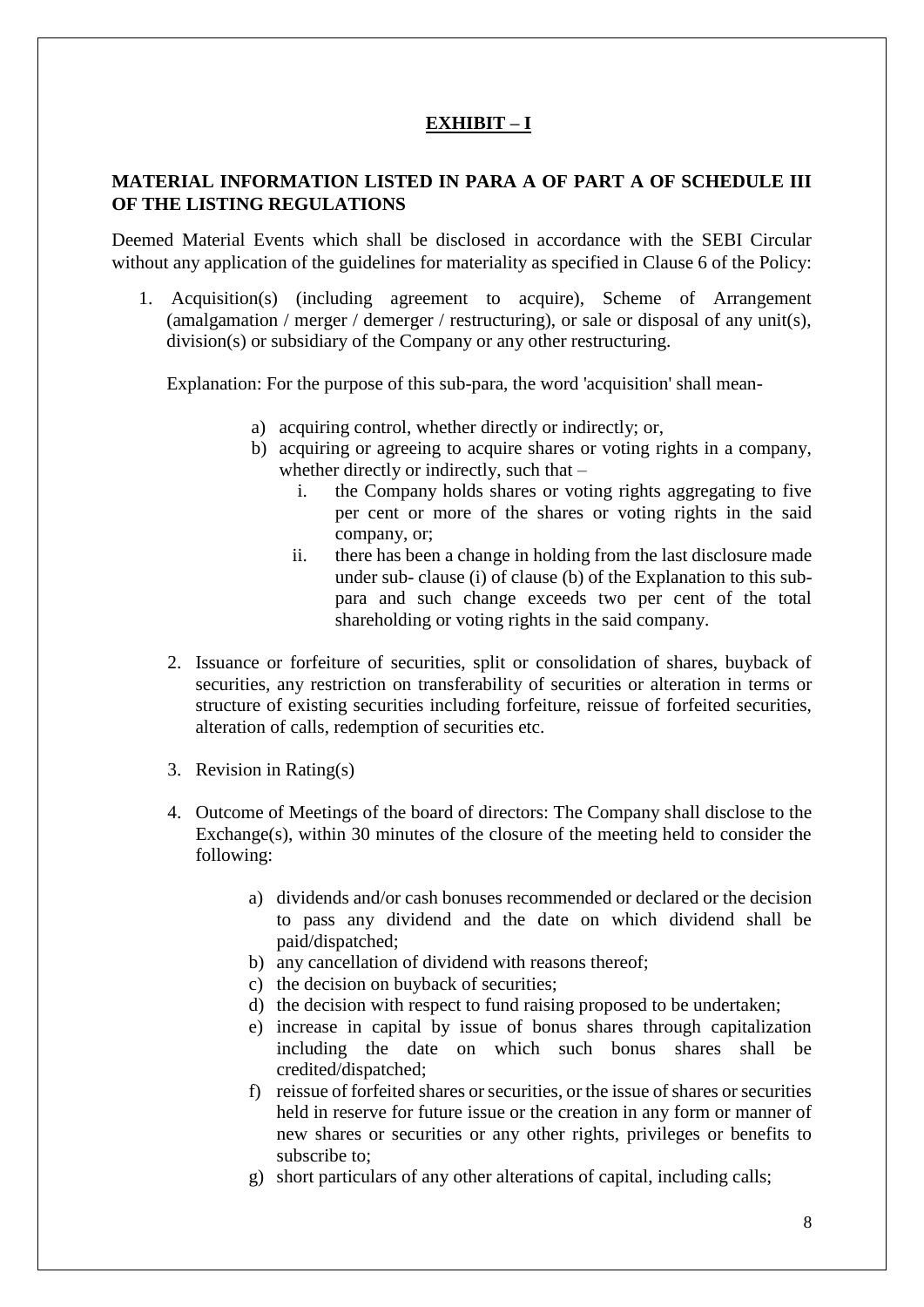- h) financial results;
- i) decision on voluntary delisting by the Company from stock exchange(s).
- 5. Agreements [viz. shareholder agreement(s), joint venture agreement(s), family settlement agreement(s) (to the extent that it impacts management and control of the Company, agreement(s)/ treaty(ies)/ contract(s) with media companies] which are binding and not in normal course of business, revision(s) or amendment(s) and termination(s) thereof.
- 6. Fraud/defaults by promoter or key managerial personnel or by Company or arrest of key managerial personnel or promoter.
- 7. Change in directors, key managerial personnel (Managing Director, Chief Executive Officer, Chief Financial Officer, Company Secretary etc.), Auditor and Compliance Officer.
- 8. Appointment or discontinuation of Share Transfer Agent.
- 9. Corporate debt restructuring.
- 10. One-time settlement with a bank.
- 11. Reference to BIFR and winding-up petition filed by any party / creditors.
- 12. Issuance of Notices, call letters, resolutions and circulars sent to shareholders, debenture holders or creditors or any class of them or advertised in the media by the Company.
- 13. Proceedings of Annual and extraordinary general meetings of the Company.
- 14. Amendments to memorandum and articles of association of Company, in brief.
- 15. Schedule of Analyst or institutional investor meet and presentations on financial results made by the Company to analysts or institutional investors;

**Note**: If the Management is not in a position to disclose to the Stock Exchange(s) within 24 hours of the occurrence of the event or information, then it shall inform the Stock Exchange(s) as soon as it is possible with an explanation as to reason for delay in disclosing the said event or information.